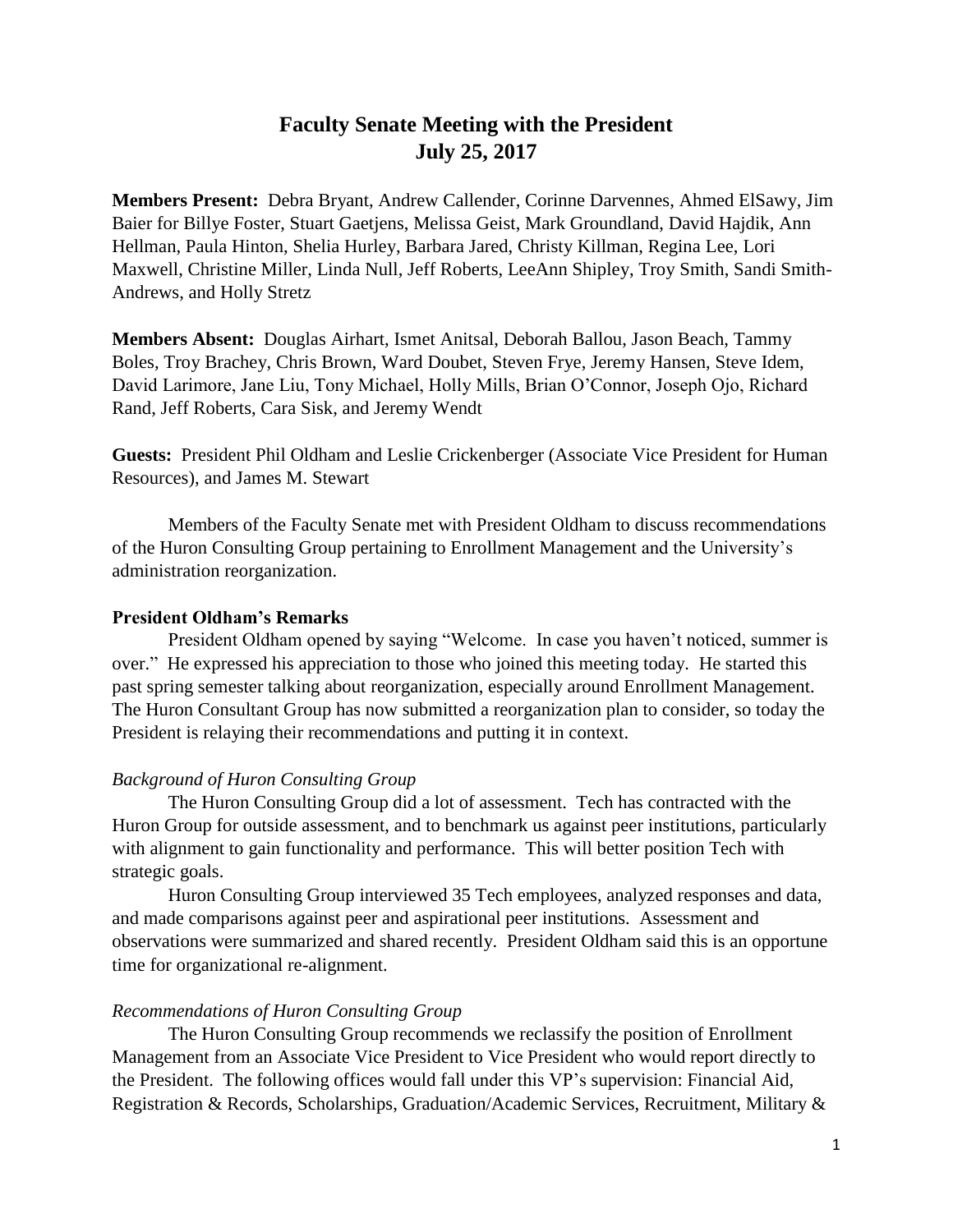Veterans Affairs, Student Success, Career Development, International Education, and Orientation & New Student and Family Programs. The last three in the list currently report to the Provost.

Enrollment contributes to about 70% of Tech's budget. The President says he's very supportive of this recommendation, but wants Senators thoughts and input.

Associate VP Crickenberger gave her perspective from the Human Resources side, and running the Enrollment Management group as interim Associate VP. This change can be done without impacting our budget, so this is not a resource issue as there will be no additional administrative costs. She said she agrees with the Huron Consulting Group's recommendation, and continued by saying Enrollment Management needs a strategic leader. She is glad to share what she has seen and done during her interim appointment. She emphasized that recruitment equals admissions.

President Oldham showed Senators slides outlining the objective of this assessment and the Huron Consulting Group's recommendations:

Organizational Assessment Objective (CONFIDENTIAL DRAFT) The President commissioned an organizational assessment to be conducted by an objective external organization to identify possible opportunities to enhance the alignment of roles and responsibilities at the executive and vice president levels. The opportunities from the organizational assessment better position TTU for execution of its current priorities as well as realization of its strategic goals.

## **Discussion**

Senators openly commented and posed many questions to President Oldham. There needs to be a continuous flow between Enrollment Management and the academic side, and Provost. President Oldham said it's his role to make sure they work together. This all boils down to the people involved, so we got to make sure we get the right people in these positions. An appropriate emphasis needs to be placed on Enrollment Management, and the Vice President would make sure all things work appropriately.

How long before this person is in place? President Oldham hopes it will be pretty soon. Next, he will present this to his cabinet next week. Trustees will see it soon, and may make some changes to this organizational structure. A job description should go out pretty quick, and maybe we can get someone in 2-3 months. Some advisors currently report to Enrollment Management, and others to their colleges, sort of a hybrid system. They all do the same work, but funding is different across the campus.

Have we started to focus more on the recruitment? President Oldham said we have been. Dr. Crickenberger said applications are up 16% over this time last year. There is an increase in SOAR participants, and we hope to have 1,750 and more for SOAR. More calling has been done. Transfers are also on the rise, but their participation in SOAR is not mandatory. What efforts can we, as faculty do to help these numbers? Reports are sent to the Deans with enrollment statistics. New students love to hear from the faculty.

How can we communicate better so our budget isn't shot again? President Oldham said controls are already in place so that won't happen again. Having a leader at a pretty high level with focus on enrollment and student success will reinforce this. The Vice President will be able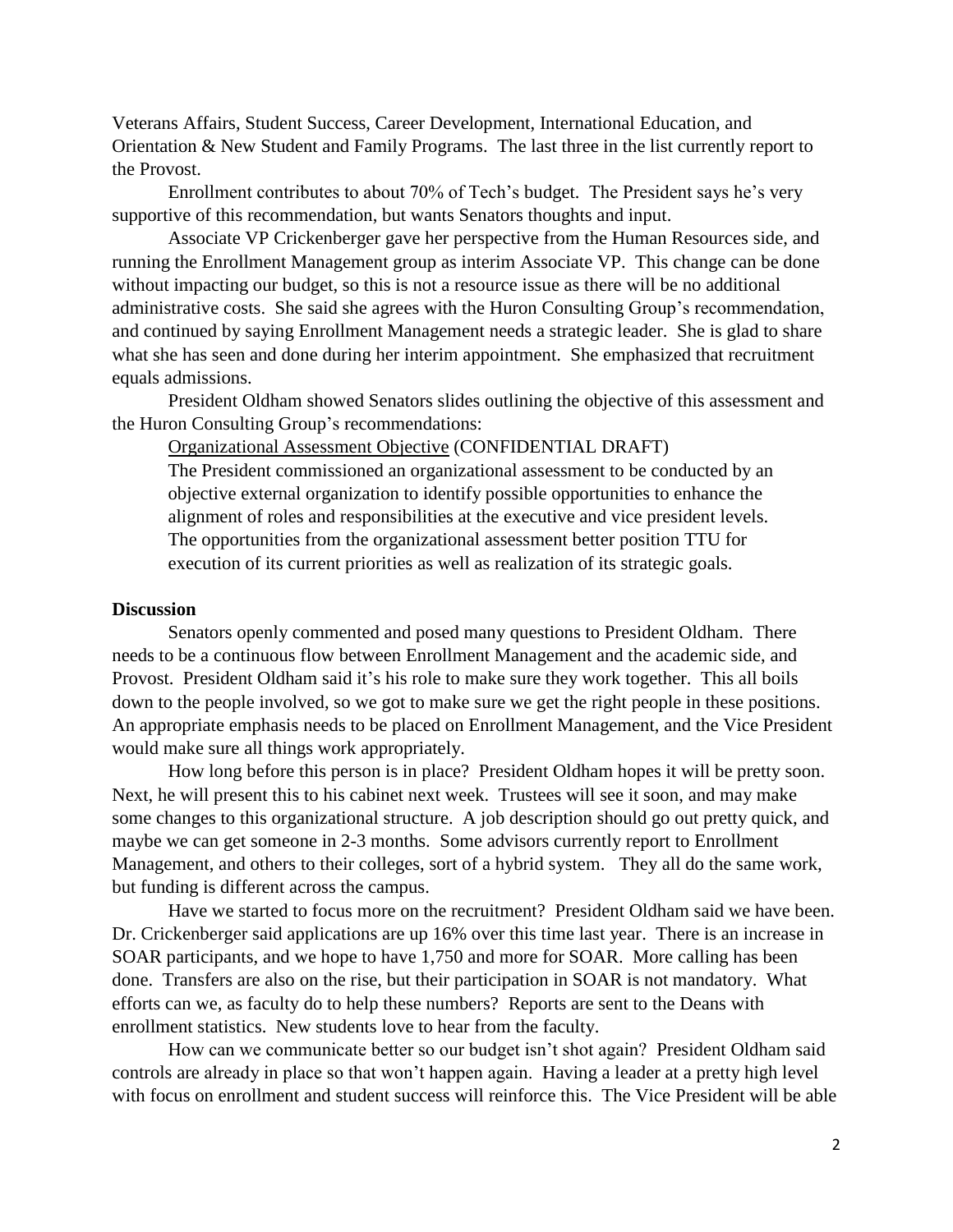to make line decisions related to strategic opportunities without having to wade through other priorities. Dr. Crickenberger said it will be helpful to have all departments housed in the same building, Jere Whitson.

How is this budget neutral? President Oldham said other administrative positions within the unit are probably not necessary, even if there is a higher salary is for a Vice President.

What has been added to Enrollment Management? Career services, international student services, and orientation has been added, and nothing removed. Enrollment Management should bring all facets together of the student lifecycle.

President Oldham emphasized three goals:

- 1. Make sure everyone is communicating the same information, and coordinate efforts.
- 2. Put more predictability into our enrollment, so we have ways to predict with more reliability our enrollment, scholarships, income, etc., and
- 3. Work to stabilize our tuition pricing, so students know what to expect long term.

The President thinks a good target is about 15,000 students, but the VP for Enrollment Management will probably not be charged with this. There needs to be a balance with quality of students and program mix. Graduate students are separate. Enrollment Management usually doesn't deal with graduate students, so there will still be a Graduate School which is more programmatic-centered for graduate students.

What about stabilizing tuition and maintenance fees for student throughout their time here? President Oldham said he is starting those conversations now. How much of a factor is this for retention? President Oldham said retention has gone up 9 points in 5 years, which is pretty good. We could get it up into the low- to mid-80s. Financial concern is usually only a part of why students leave Tech. Associate VP Crickenberger said the Tech Promise is for students that don't get 100% tuition coverage. They have scholarships as incoming freshman.

Student success includes tutoring and learning support. Will this change with the new reorganization? President Oldham said nothing in this structure will change the way tutoring is done now.

Learning villages will stay within Academic Affairs, but may be better managed under Student Affairs in the future. This is a good time to do some self-assessment of learning villages.

Departments should share Institutional Effectiveness reports with the new VP for Enrollment Management so they know the goals of other units.

President Oldham said he just received compiled data from Glenn James on faculty salaries over last 10 years, and is glad to share this with senators. Salaries have increased 10%.

The new organizational chart will come out later. Some things are removed from the Provost. There will probably be simultaneous searches for a VP for Enrollment Management and a Provost, but the Enrollment Management VP should be easier to fill. The search for a VP for Enrollment Management will be not be done by a search firm. For the Provost position, President Oldham is worried about not getting a deep pool of candidates, so he may use a search firm for pool development part of the search, but not the entire process. A search firm would be used to work the phones and get people to apply, but NOT do any vetting. The going rate to pay a search firm is about 25-30% of the expected salary.